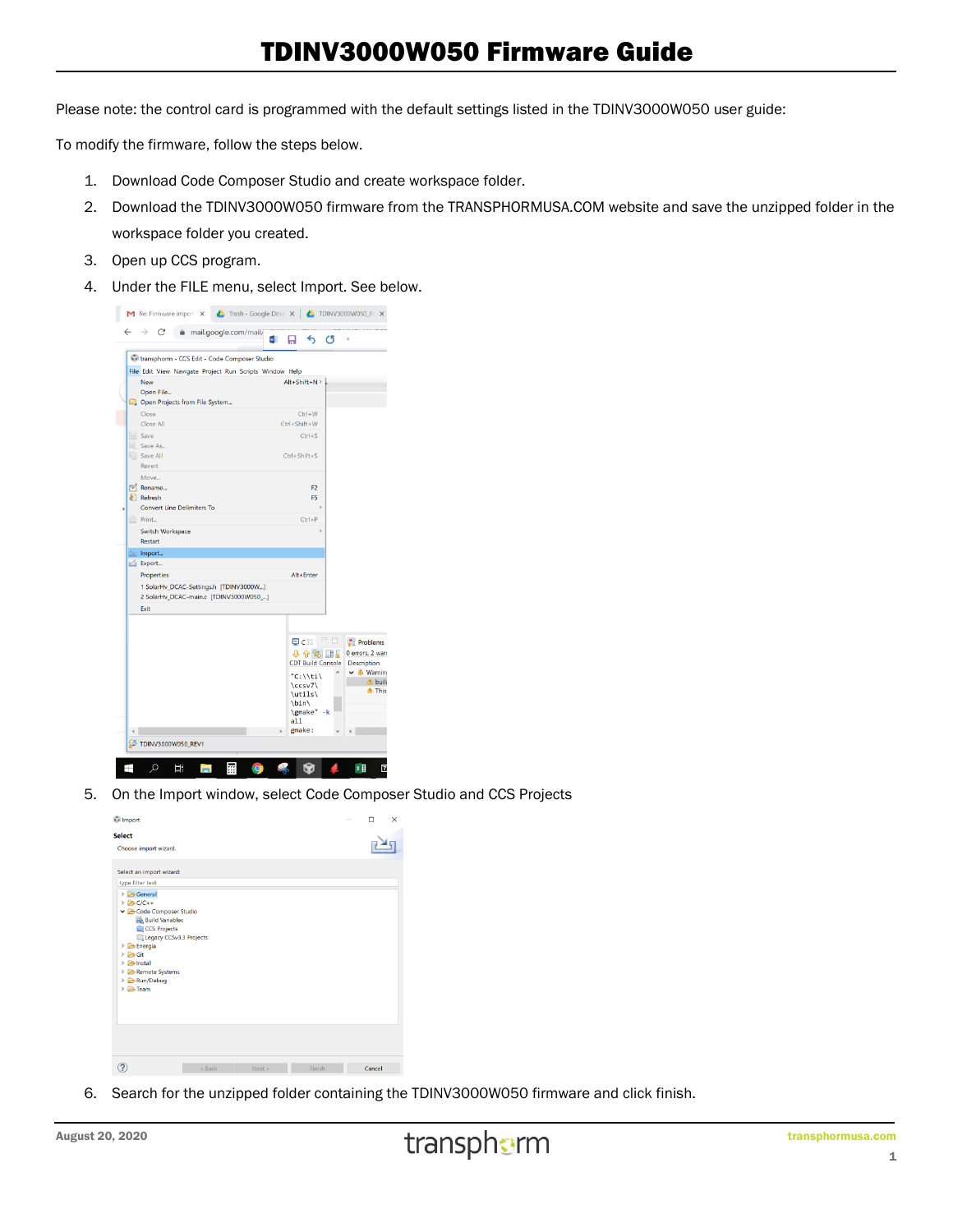## TDINV3000W050 Firmware Guide

|                                                                                                         | Import CCS Eclipse Projects |  |              |
|---------------------------------------------------------------------------------------------------------|-----------------------------|--|--------------|
| <b>Select CCS Projects to Import</b>                                                                    |                             |  |              |
| Select a directory to search for existing CCS Eclipse projects.                                         |                             |  |              |
| Select search-directory:                                                                                |                             |  | Browse       |
| ○ Select archive file:                                                                                  |                             |  | Browse       |
| Discovered projects:                                                                                    |                             |  |              |
|                                                                                                         |                             |  | Select All   |
|                                                                                                         |                             |  | Deselect All |
|                                                                                                         |                             |  | Refresh      |
|                                                                                                         |                             |  |              |
|                                                                                                         |                             |  |              |
| Automatically import referenced projects found in same search-directory<br>Copy projects into workspace |                             |  |              |
| Open Resource Explorer to browse a wide selection of example projects                                   |                             |  |              |

7. The project window should show sometime similar to this below.

CCP\_A.c - Code Composer Studio

File Edit View Navigate Project Run Scripts Window Help



28035 IQmath\_Ink.cmd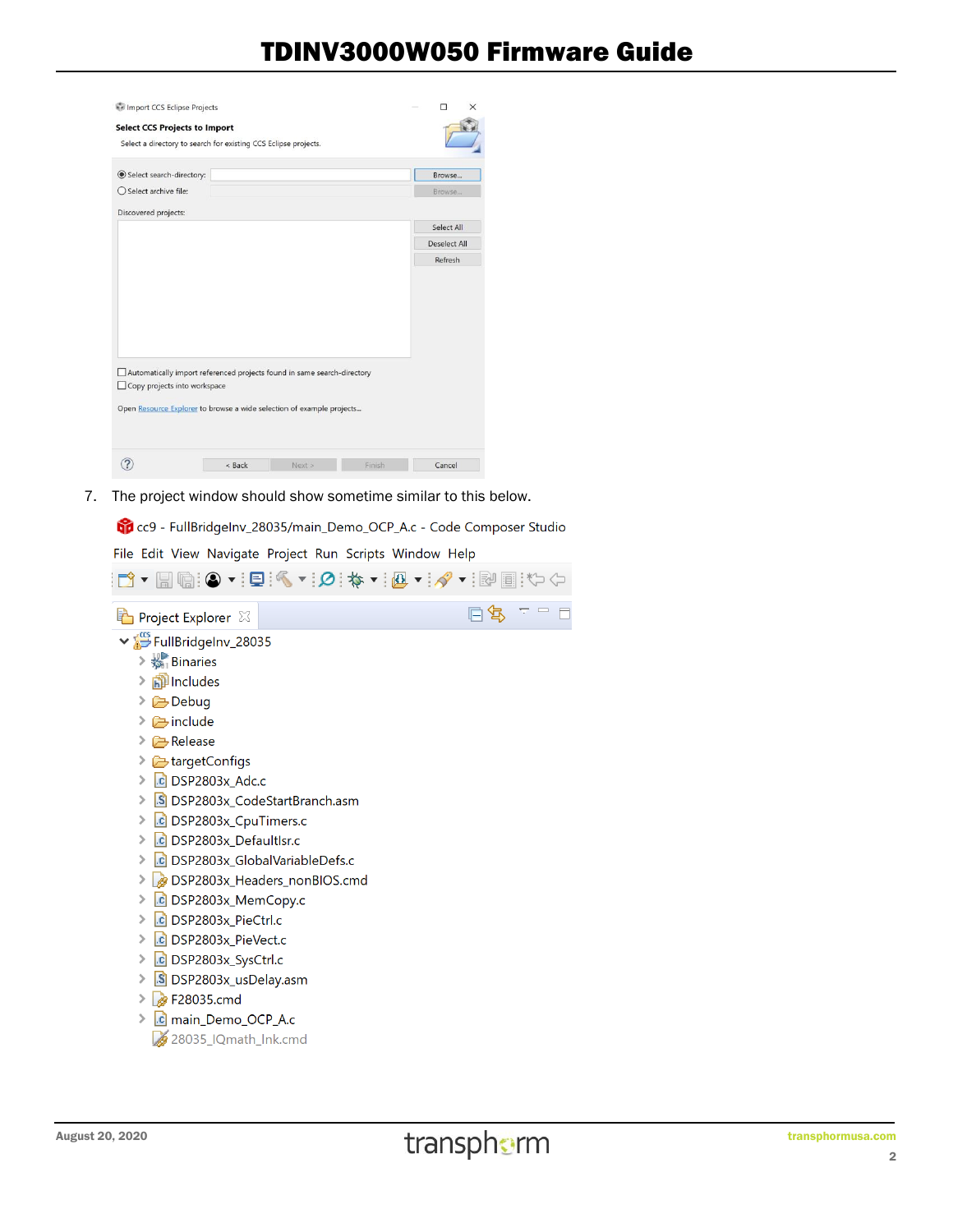8. Scroll down to select main\_Demo\_OCP\_A.c (See below)

Project Explorer &

- V SellBridgeInv\_28035 [Active Debug]
	- $\geq \frac{15}{26}$  Binaries
	- $>$  neludes
	- > **E** Debug
	- $\geq$   $\geq$  include
	- $\triangleright$   $\rightarrow$  Release
	- $\geq$  LargetConfigs
	- $\triangleright$   $\overline{c}$  DSP2803x Adc.c
	- > S DSP2803x\_CodeStartBranch.asm
	- > | c DSP2803x\_CpuTimers.c
	- > c DSP2803x\_Defaultlsr.c
	- > c DSP2803x\_GlobalVariableDefs.c
	- DSP2803x\_Headers\_nonBIOS.cmd
	- > c DSP2803x\_MemCopy.c
	- > c DSP2803x\_PieCtrl.c
	- ▶ c DSP2803x\_PieVect.c
	- > c DSP2803x\_SysCtrl.c
	- > S DSP2803x\_usDelay.asm
	- $\triangleright$   $\triangleright$  F28035.cmd
	- > c main\_Demo\_OCP\_A.c
- 9. The default switching frequency is 50kHz. It can be set at line 36. See below.

c main\_Demo\_OCP\_A.c &



10. The default line frequency is set to 60Hz. It can be modified in line 39. See below.

```
c main_Demo_OCP_A.c \boxtimes24 /* Customer settings Begin
 25/* FSS_SETTING: 50, 66 OR 100 for 50kHz, 66kHz or 100kHz switching frequency
 26/* For 50kHz or 66kHz, choose 500uH inductor
 27/28 /* FLINE_SETTING: Set 50 or 60 for 50Hz or 60Hz Line frequency
 29/30/* MOD_INDEX: Modulation index 0~0.95
 31/32/* OCP_LV_UP, 100 for 1A, 2000 for 20A
             33/***35// Set switching frequency, //50 or 100 ,66,133kHz
 36 #define FSW_SETTING 50
 37
 38// Set line frequency, 50, or 60 Hz
39 #define FLINE_SETTING 60 //60 or 50
 40
```